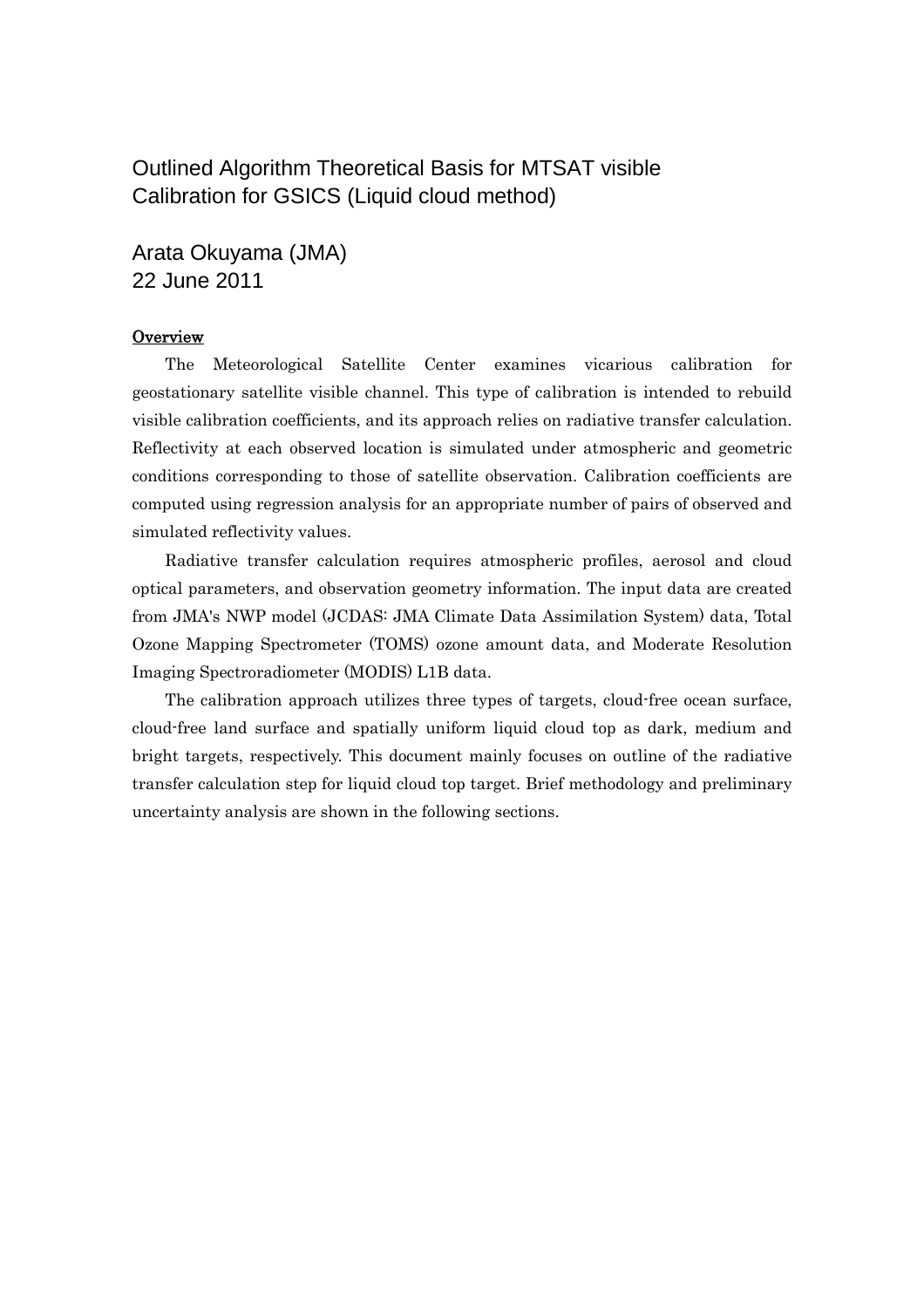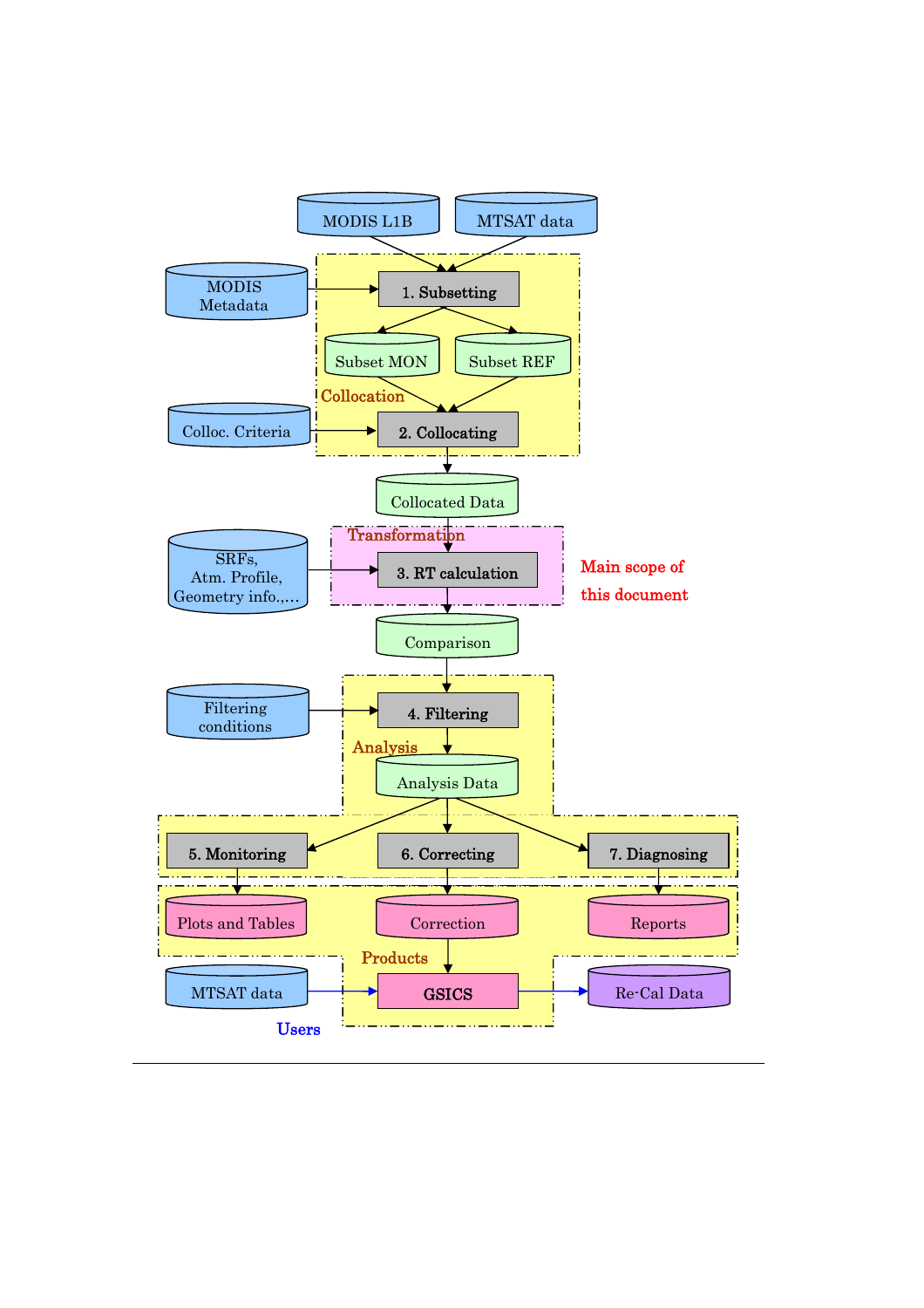# Methodology for liquid cloud target

## Target selection

To reduce the uncertainty of the vicarious calibration, radiative transfer calculation should be performed for a spatially uniform and temporally stable area. An observed image is separated into grids of 0.05 by 0.05 degrees, and simulation is examined only for uniform and stable grids. Such grids are referred to as "targets" here, and should cover a wide range of radiances to obtain a reliable regression line. Targets are limited only over ocean area.

If solar or satellite zenith angle is less than pre-determined thresholds in a grid, the grid is included in further analysis. Likewise, cloud optical thickness check and cloud top temperature check are examined for each grid to find target.

## Simulation

## Radiative Transfer Code

RSTAR, developed by the Atmosphere and Ocean Research Institute at the University of Tokyo (Nakajima and Tanaka, 1988), is employed as the radiative transfer code. It requires information on atmospheric profiles, total column ozone amount, surface reflectivity, optical parameters of scattering particles and viewing geometry. The inputs for radiative transfer calculation should be independent of the monitored satellite data. In this approach, therefore, the atmospheric profile and ozone amount are based on JMA NWP model data and Earthprobe/TOMS data, respectively. Scattering objects are cloud particles. The optical parameters of scattering particles are retrieved from MODIS L1B data. For cloud target, no aerosol is assumed. Simulation conditions are shown on Table.1.

| Input factors                                                                           | Source                                                  |  |  |
|-----------------------------------------------------------------------------------------|---------------------------------------------------------|--|--|
| Atmospheric profile<br>temperature<br>pressure<br>water vapor<br>sea surface wind speed | <b>JMA NWP</b> data (JCDAS)                             |  |  |
| Ozone amount                                                                            | NASA Earthprobe/TOMS product                            |  |  |
| Cloud optical parameters<br>Optical thickness<br>Effective radius                       | Retrieved from MODIS L1B by a<br>cloud analysis package |  |  |

|  |  | Table 1. Input factors to radiative transfer calculation for liquid cloud target |  |  |  |
|--|--|----------------------------------------------------------------------------------|--|--|--|
|  |  |                                                                                  |  |  |  |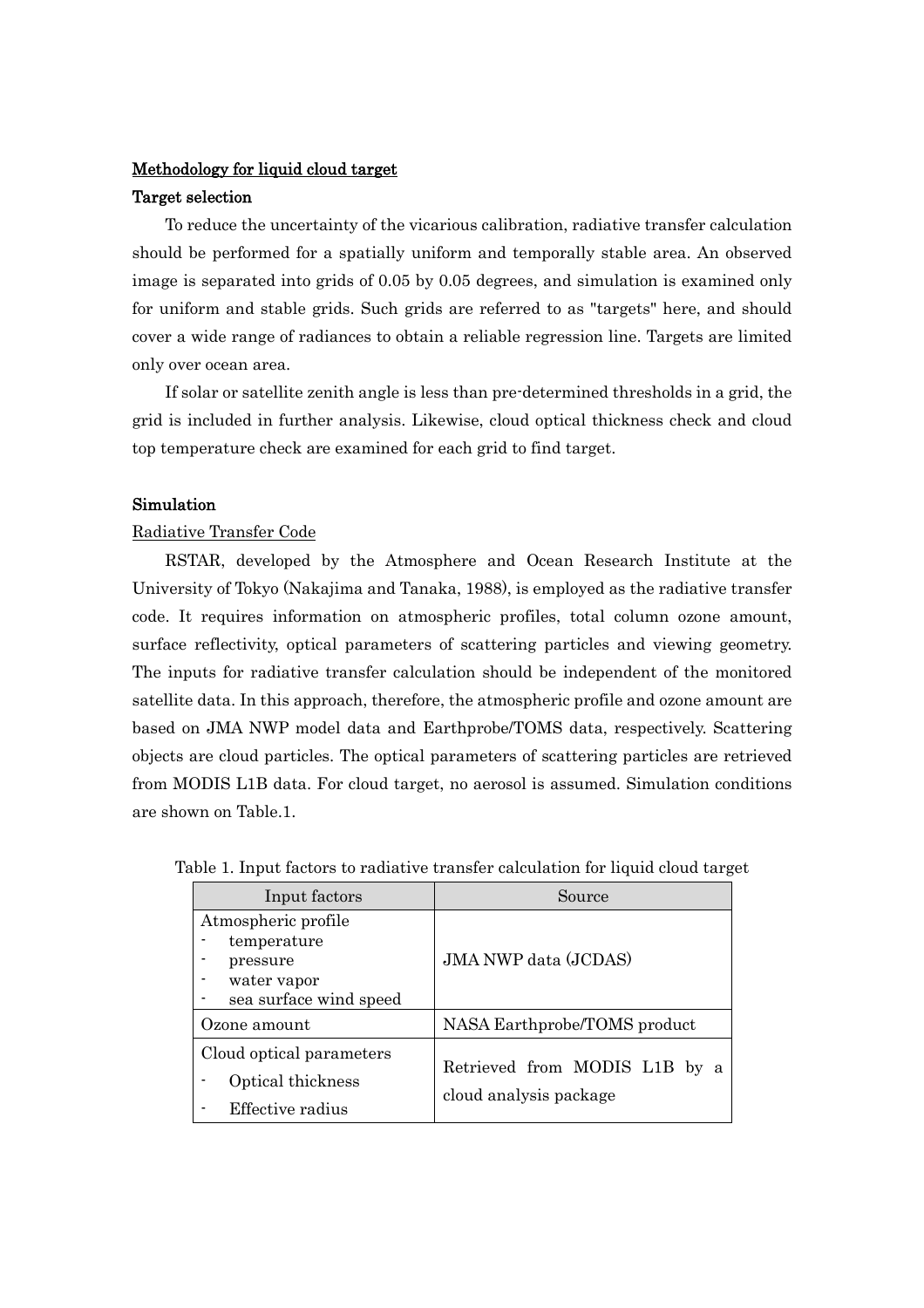#### Cloud optical parameters retrieval

Cloud parameters such as optical thickness and effective radius are dominant factors for liquid cloud target. These parameters are retrieved from Terra/MODIS L1B data using a cloud analysis package, CAPCOM (Nakajima and Nakajima, 1995). CAPCOM computes cloud optical parameters from three channels of satellite data visible, near-infrared and infrared. This approach utilizes MODIS bands 1, 20 and 31.

NASA's MODIS cloud products (e.g. known as MOD06) are alternatives to CAPCOM- retrieved cloud parameters as simulation input data. However, the radiative transfer code used to retrieve the cloud properties from MODIS L1B and that used to calculate simulated radiance should be consistent to ensure accurate simulation. As the radiative transfer algorithm included in CAPCOM is the same as that of RSTAR, this calibration approach adopts CAPCOM-retrieved cloud parameters instead of NASA's MODIS cloud product.

#### Regression

The simulated radiance is compared with the MTSAT nominal radiance. When calibration coefficients,  $C_0$  and  $C_1$ , are defined in equation (1), linear regression coefficients by the comparison of simulated and nominal radiances give calibration coefficients.

$$
Radioance (calculated) = C_0 + C_1 * Radioance (nominal)
$$
 (1)

#### Validation

#### Accuracy of the radiative transfer calculation

To estimate the accuracy of this approach, the simulated radiance are compared not with MTSAT observed radiance but with Terra/MODIS radiance. MODIS carries onboard calibrators, which makes the observation data well calibrated and reliable. The input factors for the radiative transfer calculation are the same as those for the simulation for MTSAT, e.g., aerosol and cloud optical parameters retrieved from MODIS L1B.

Figure 1 shows a match-up between the MODIS band 1 observed radiance and the simulated radiance. In addition to the result for liquid cloud target, other two targets, cloud-free ocean and land are plotted just for reference. The error between the both radiances is less than 1% in average, which indicats that the methodology is sufficiently reliable.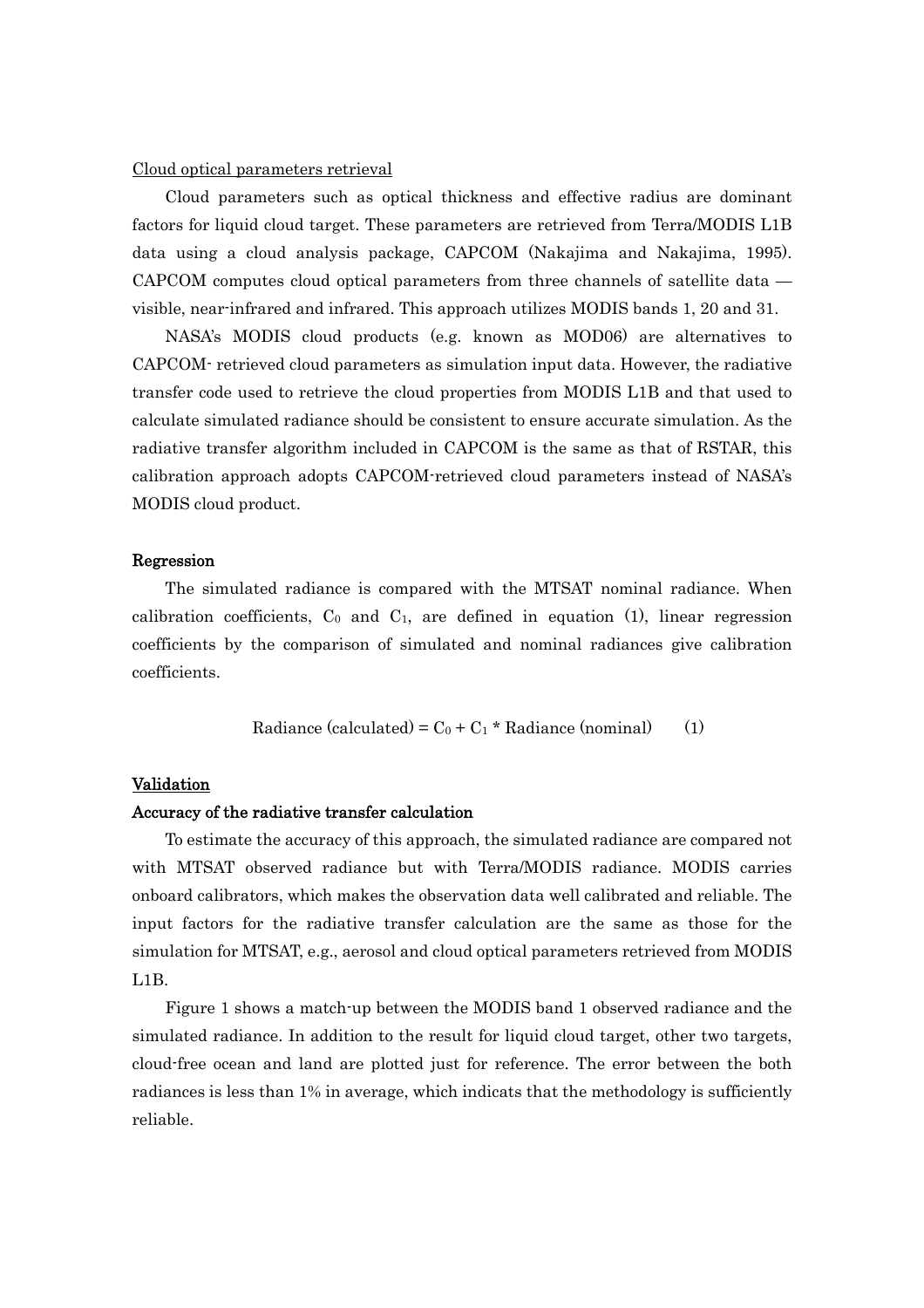

Fig.1 Match-up between simulated radiance and Terra/MODIS band 1 observed radiance. The slope of the regression line is 1.00 and the bias is almost zero. The radiative transfer code can simulate MODIS observed radiance with an error margin of less than 1%.

## Error budget of simulation

Separately of the last section, simulated radiance uncertainty is estimated based on random error of input factors to radiative transfer calculation. Table 2 shows an error budget for a month. We can find that the dominant factor is the retrieved cloud optical parameters.

| <b>Factor</b>                | <b>RTM</b> input parameter         | <b>Typical uncertainty</b> | <b>Radiance</b><br>uncertainty [%] |  |
|------------------------------|------------------------------------|----------------------------|------------------------------------|--|
| Solar and sensor<br>geometry | Sat zenith angle                   | $0.2$ deg                  | 0.2                                |  |
|                              | Solar zenith angle<br>$\sim 0$ deg |                            | $\sim 0$                           |  |
|                              | Relative azimuth ang.<br>$0.2$ deg |                            | 0.2                                |  |
| Atmospheric                  | Ozone                              | 2%                         | 0.1                                |  |
| profile                      | Water vapor                        | Assumed 30 %               | 0.2                                |  |
| Surface                      | Sea surf. wind speed               | Assumed 30 %               | $\sim 0$                           |  |
|                              | Optical thickness<br>8%            |                            | 3.8                                |  |
| Cloud parameters             | Effective radius                   |                            |                                    |  |
|                              | Total                              |                            | (RSS) 3.8                          |  |

Table 2 Random error uncertainty of input parameters to radiative transfer calculation and simulated radiance. These figures are based on a case of January 2011.